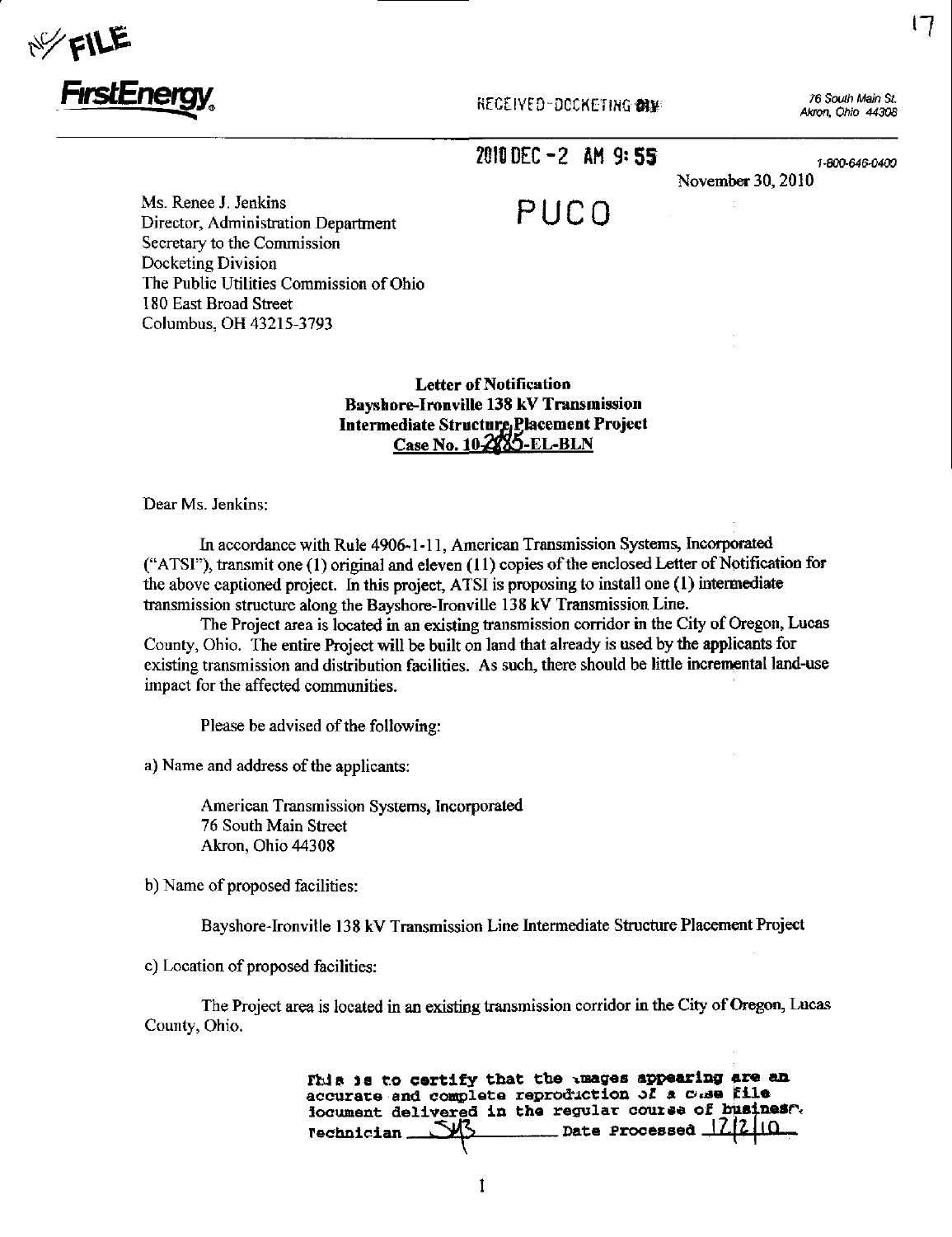

Ms. Renee J. Jenkins/ Docketing

1-800-646-0400<br>November 30, 2010

d) Description of proposed facilities:

The Project involves installing one (1) intermediate transmission stmcture along the Bayshore-lronville 138 kV Transmission Line.

e) Applicant's representative:

Jessica Thacker Associate Engineer Energy Delivery Transmission and Substation Design FirstEnergy Service Company 76 South Main Street Akron, OH 44308-1890

After docketing this filing, please retum one time-stamped copy ofthe Letter of Notification for our records to us in the enclosed envelope. We have provided a copy of the Letter of Notification by certified mail, with return receipt requested, to each official of the political subdivisions immediately affected by the proposed project as listed in the attached Exhibit 1. Copies of the transmittal letters addressed to the local government representatives ofthe City of Oregon and Lucas County are enclosed for your file.

Should staff of the Ohio Power Siting Board desire further information or discussion of this submittal, please contact me at (330) 384-5955.

Sincerely,

Lesien Thacker

Jessica Thacker Associate Engineer Energy Delivery Transmission and Substation Design FirstEnergy Service Company

Attachments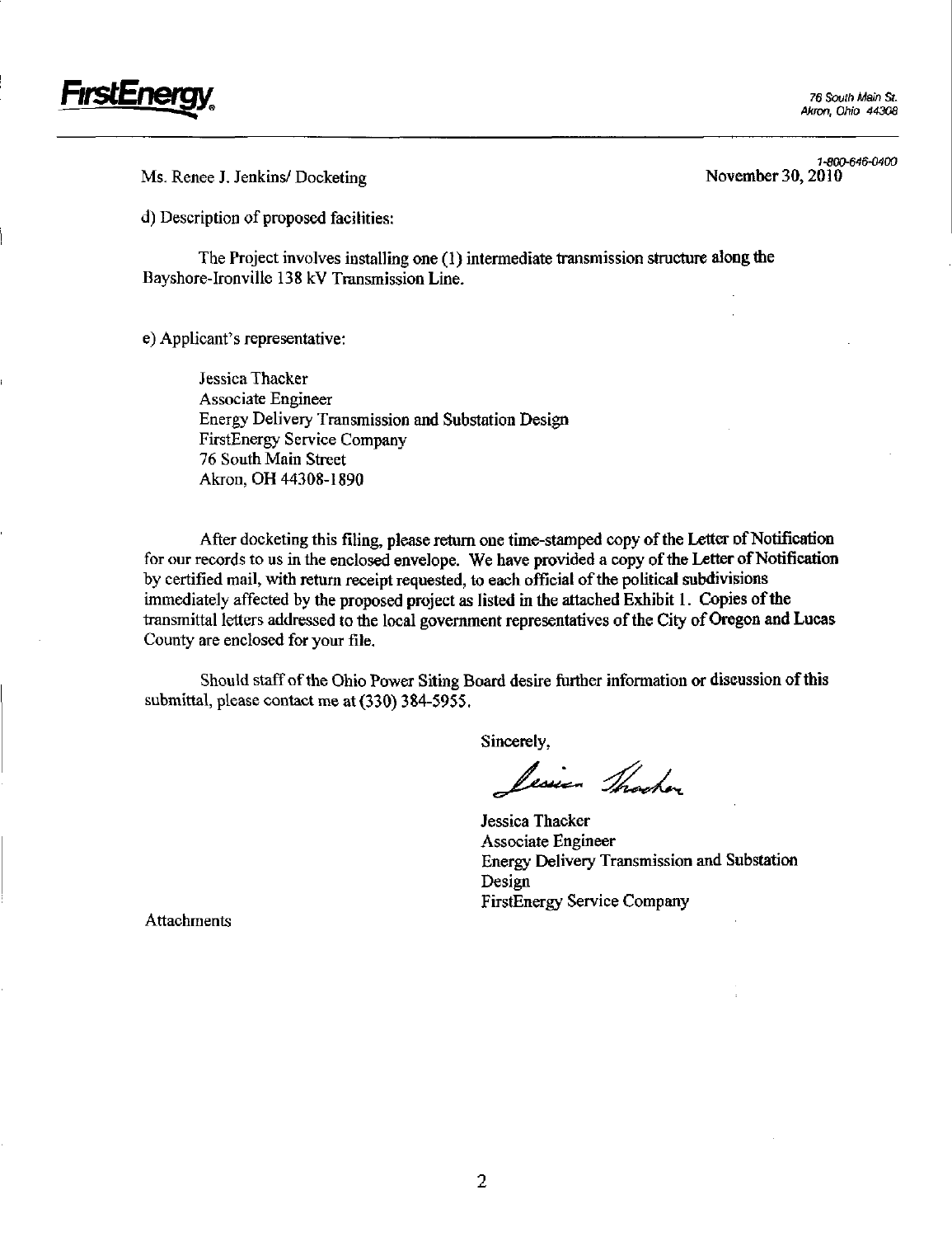# AMERICAN TRANSMISSION SYSTEMS, INCORPORATED A SUBSIDIARY OF FIRSTENERGY CORP.

## LETTER OF NOTIFICATION

## BAYSHORE-IRONVILLE 138 kV TRANSMISSION LINE INTERMEDIATE STRUCTURE PLACEMENT PROJECT

OPSB CASE NO.:  $10-\frac{2855}{60}$ -EL-BLN

November 30.2010

American Transmission Systems, Incorporated 76 South Main Street Akron, Ohio 44308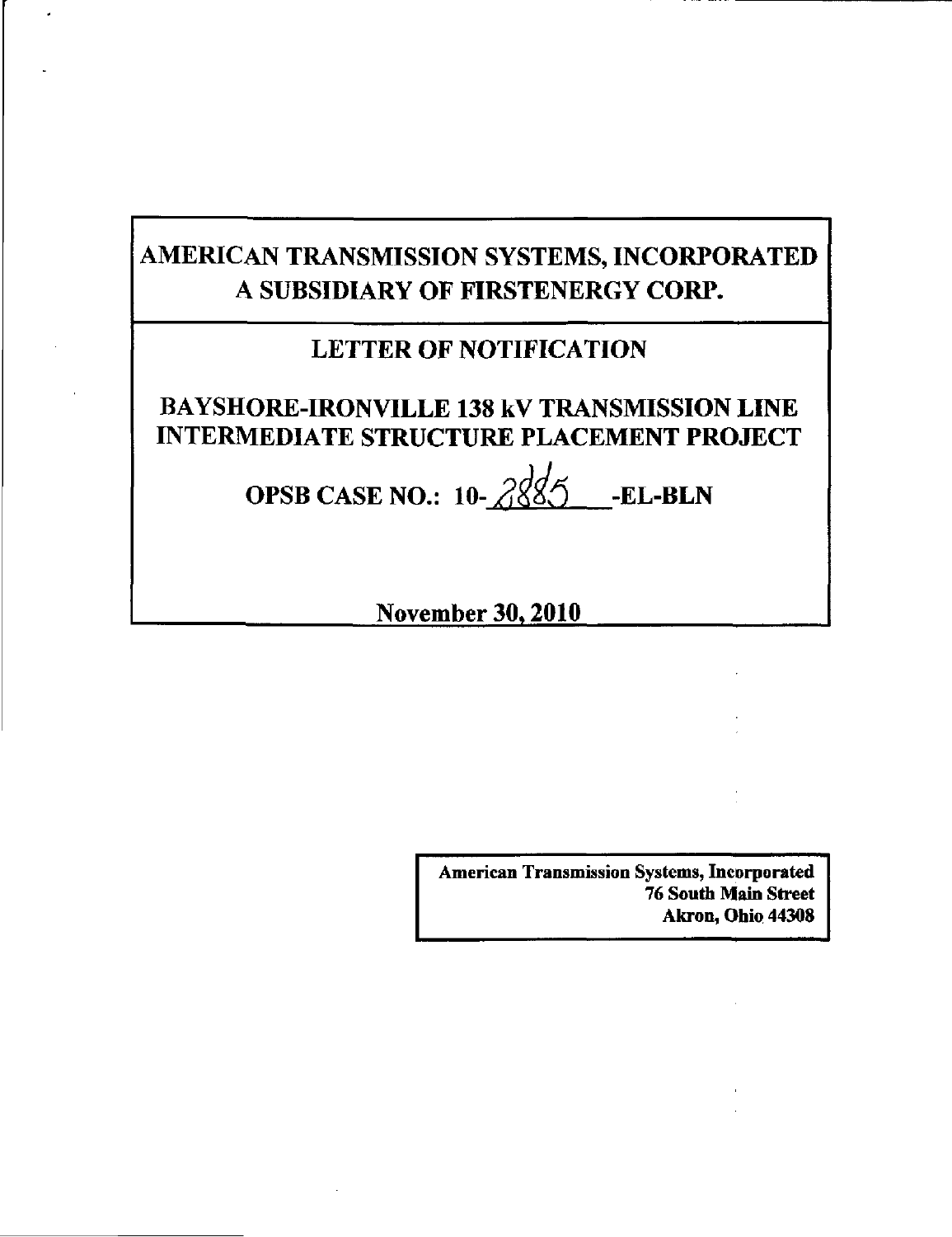### LETTER OF NOTIFICATION BAYSHORE-IRONVILLE 138 kV TRANSMISSION LINE INTERMEDIATE STRUCTURE PLACEMENT PROJECT

The following information is being provided in accordance with the procedures delineated in Ohio Administrative Code Section 4906-11-01: Letter of Notification Requirements ofthe Rules and Regulations of the Ohio Power Siting Board.

### 4906-11-01 (B); Need Statement

### 4906-11-01 (B) (1) a: Name and Reference Number

| Name of Project: | Bayshore-Ironville 138 kV Transmission Line Intermediate |
|------------------|----------------------------------------------------------|
|                  | Structure Placement Project ("Project")                  |

2010 LTFR Reference: This Project is not identified in FirstEnergy Corp.'s 2010 Electric Long-Term Forecast Report ("LTFR") submitted to the Public Utility Commission of Ohio in Case Number 10-0504-EL-FOR.

### 4906-11-01 (B) (1) b : Brief Description of Project

In this Project, American Transmission Systems, Incorporated ("ATSI"), a FirstEnergy Corp. subsidiary, is proposing to install one (1) intermediate wood pole structure along the Bayshore-lronville 138 kV Transmission Line.

The Project is located in the City of Oregon, Lucas County, Ohio. The new intermediate structure will be owned and operated by ATSI.

## $4906-11-01$  (B) (1) c : Why the Project Meets the Requirements for a Letter of **Notification**

The project meets the requirements for a Letter of Notification because the project is within the types of project defined by Item  $(4)$  (a) of the Application Requirement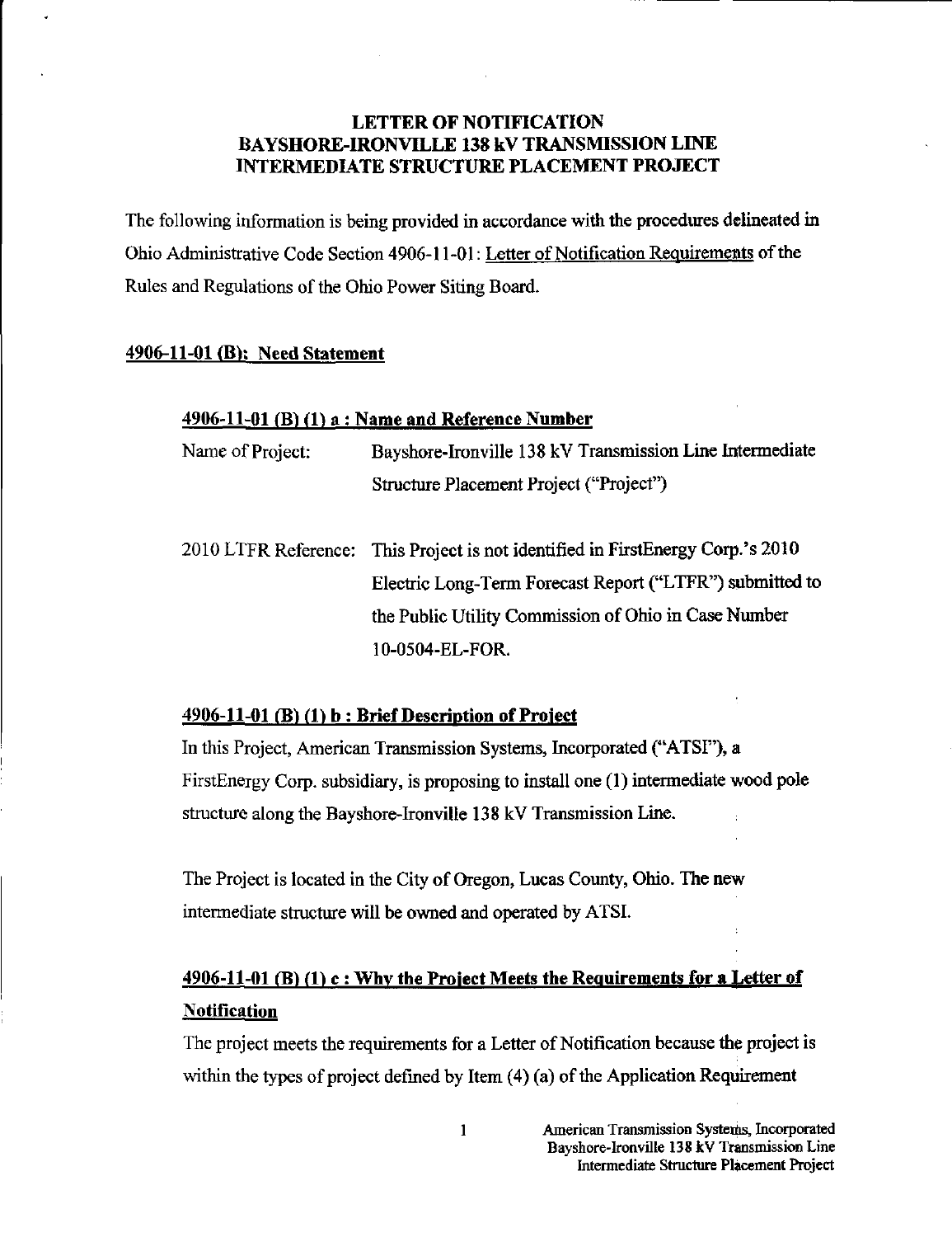Matrix for Electric Power Transmission Lines in Appendix A of 4906-1-01 ofthe Ohio Administrative Code. Appendix A provides:

- (4) Replacing electric power transmission line structure(s) with a different type of structure (s) or adding structure(s) within an existing electric power transmission line and:
	- (a) Two miles or less of new right-of-way is required.

The proposed Project adds one (1) intermediate structure within the existing Bayshorelronville 138 kV Transmission Line.

### $4906-11-01$  (B) (2): Need for the Project

The existing transmission line is currentiy rated at a summer normal of 215 MVA and summer emergency of 264 MVA. The design temperature for the line is 194 F. First Energy Service Co. forecasts 160 MVA of summer normal and PJM Interconnection forecasts 277.8 MVA of summer emergency load on the transmission line in 2013, which is 74% of the current summer normal rating and 105% of the current summer emergency loading. When the intermediate structure is installed, along with certain other improvements, the line will have a design temperature of 212 F and summer normal load rating of 235.9 MVA and summer emergency rating of 285.2 MVA, which will be 67% of the summer normal rating and 97% of the summer emergency loading of the transmission line.

#### 4906-11-01 (B) (3>: Location Relative to Existing or Proposed Lines

The location of the Project relative to existing or proposed transmission lines is shown in the FirstEnergy System Facilities map, mcluded as the last page of Chapter 3 ofthe confidential portion of the FirstEnergy Corp. 2010 Long-Term Forecast Report. This map was submitted to the PUCO m case no. 10-504-EL-FOR under Rule 4901:5-5:04  $(C)$  of the Ohio Administrative Code. The map is incorporated by reference only. This map shows  $ATSI's 345 kV$  and 138 kV transmission lines and transmission substations, including the location of the Bayshore-Ironville 138 kV transmission line.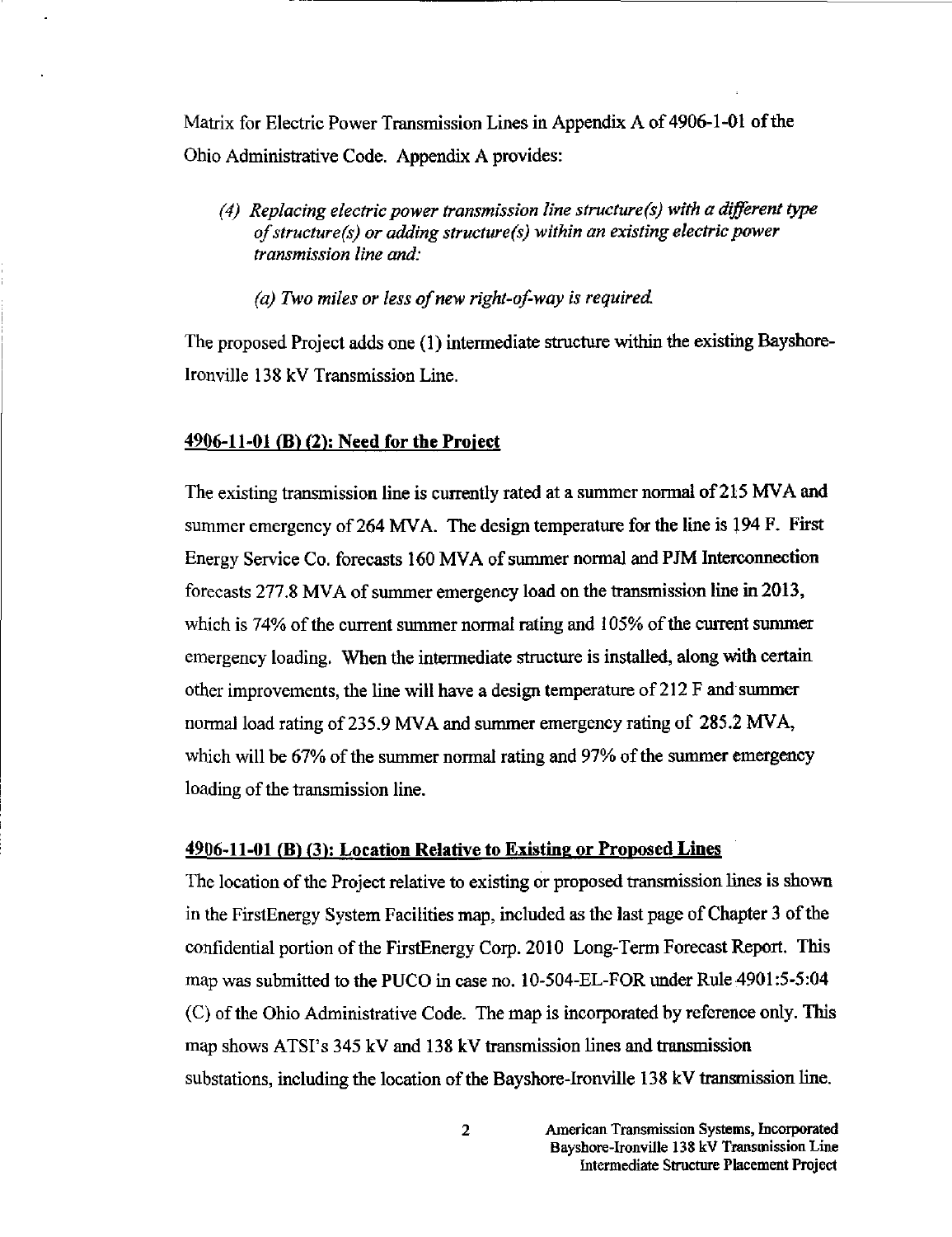The project area is located approximately 4  $\frac{1}{2}$  inches (11 by 17 inch printed version) from the left edge of the map box and  $2\frac{3}{4}$  inches (11 by 17 inch printed version) from the top of the map box. The general location of the Project is shown on Exhibit 1. The general layout of the Project is shown in Exhibit 2.

#### 4906-11-01 (B) (4): Alternatives Considered

The altemative considered was to reconductor the approximately 2.2 mile portion of the transmission line that has 636 AA conductor from Bayshore to Ironville. This option was found to be unnecessary at this time.

#### 4906-11-01 (B) (5>: Construction Schedule

Construction on the project is expected to begin as early as March 1,2011 and be completed by April 30, 2011.

### 4906-11-01 (B) (6): Area Map

Exhibit No. 1 depicts the General Project Location. To locate and view the project site from the Columbus, Ohio area, travel north on OH-315 approximately 22 miles. Turn left at the US-23 N/Columbus Pike intersection and follow US-23 N for approximately 56 miles. Take the ramp to US-23 N and turn right at US-23 N. Follow US-23 N for approximately 16 miles. Tum right at Midblock Upas and follow for 0.4 miles. Then turn left at West South Street and follow for 0.3 miles. Tum right onto US-23 N/S County Line Street and follow for approximately 22 miles. Tum left at US-20 W/US-23 N/Fremont Pike and follow for approximately 3 miles. Take exit 81A to merge onto OH-420 N toward I-280/Toledo for approximately 2.5 miles. Continue onto I-280 N for approximately 9.5 miles. Take exit 9 for Front Street towards OH-65 for approximately 0.5 miles. Keep right at the fork and follow signs for Front Street North and merge onto Front St. Continue on Front Street for approximately 1 mile. Turn right onto York Street and follow for approximately 2 miles. The site of the proposed intermediate structure area will be on the north side of the street.

#### 4906-11-01 (B) (7): Property Owner List

3 American Transmission Systems, Incorporated Bayshore-IronviUe 138 kV Transmission Line Intermediate Structure Placement Project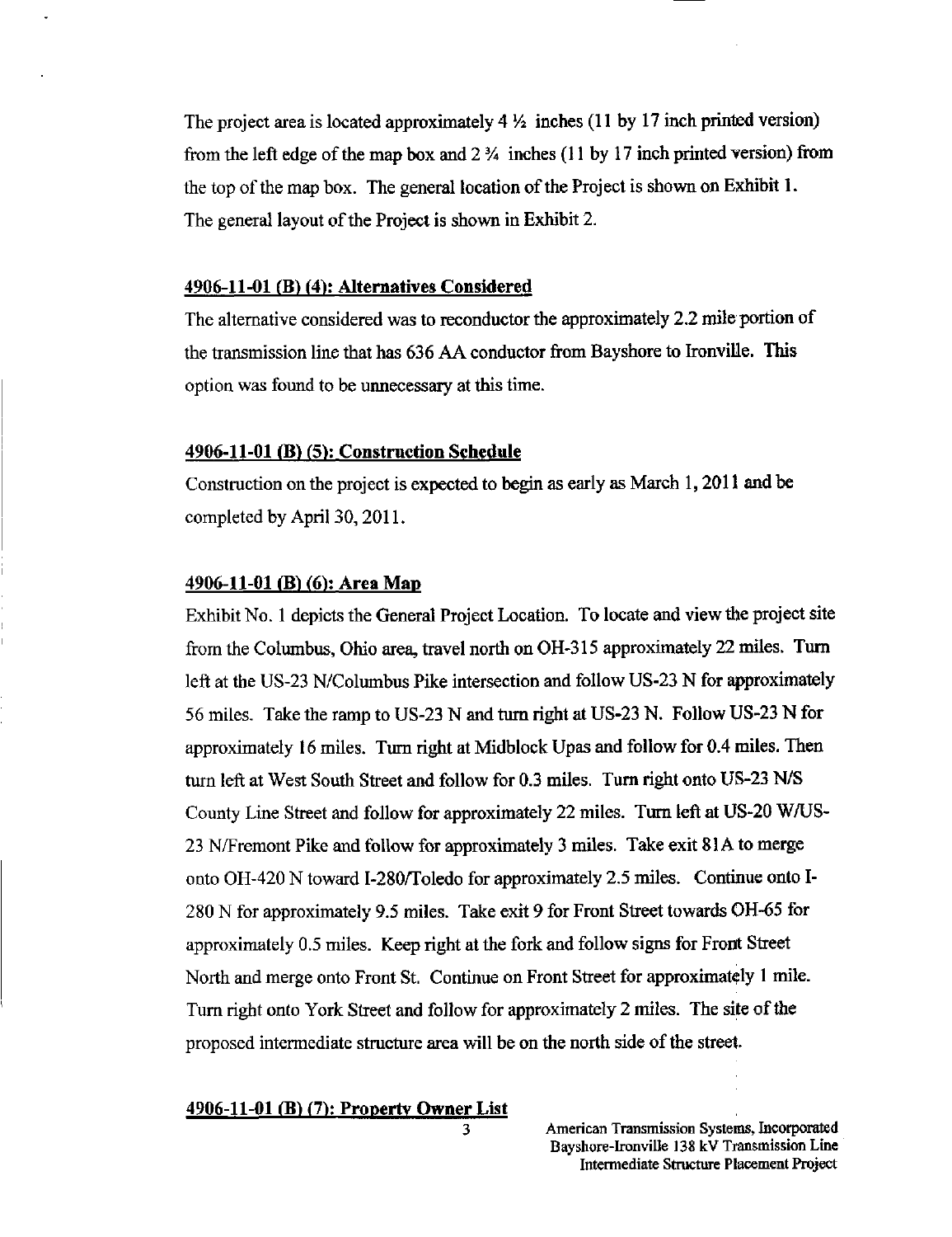The Project will be located on existing right of way and property owned by Toledo Edison, a FirstEnergy Corp. subsidiary.

### $4906-11-01$  (C): Technical Features of the Project

### 4906-11-01 (C) (1): Operating Characteristics

The Transmission Line will have the following characteristics:

| Voltage:       | 138 kV                                      |
|----------------|---------------------------------------------|
| Conductors:    | 1024.5 kcmil 24/13 ACAR & 636 AAC 37        |
| Static wire:   | 7#10 Alumoweld                              |
| Insulators:    | 138 kV Polymer Horizontal Post Insulators   |
| New Structure: | Exhibit 3- Single Circuit Tangent Structure |

The proposed Project will be located on the existing transmission line right-of-way with no new right-of-way to be acquired.

### 4906-11-01 (C) (2) a: Calculated Electric and Magnetic Fields

The following table itemizes the line of the Bayshore-Ironville  $138 \text{ kV}$  transmission line as well as the adjacent transmission lines on either side of the circuit. The normal fine loading represents FirstEnergy's peak system load for the transmission lines. The emergency line loading represent the maximum line loading under contingency operation. The winter rating is based on the continuous maximum conductor ratings (MCR) of the circuits and an ambient temperature of zero degrees centigrade (32 deg. F), wind speed of 1.3 miles per hour, and a circuit design operating temperature of 100 degrees centigrade (212 deg. F).

| <b>Line Name</b>                                        | <b>Normal Loading</b><br>Amps | <b>Emergency Loading</b><br>Amps | <b>Winter Rating</b><br>Amps |
|---------------------------------------------------------|-------------------------------|----------------------------------|------------------------------|
| Ironville-BP $ISO-2$ – Citgo<br>69 kV Transmission Line | 355                           | 710                              | 745                          |
| Bayshore-GM Powertrain<br>138 kV Transmission Line      | 549                           | 1092                             | 1135                         |
| Bayshore-Jackman 138 kV<br><b>Transmission Line</b>     | 593                           | 1130                             | 1140                         |

American Transmission Systems, Incorporated Bayshore-lronville 138 kV Transmission Lme Intermediate Stmcture Placement Project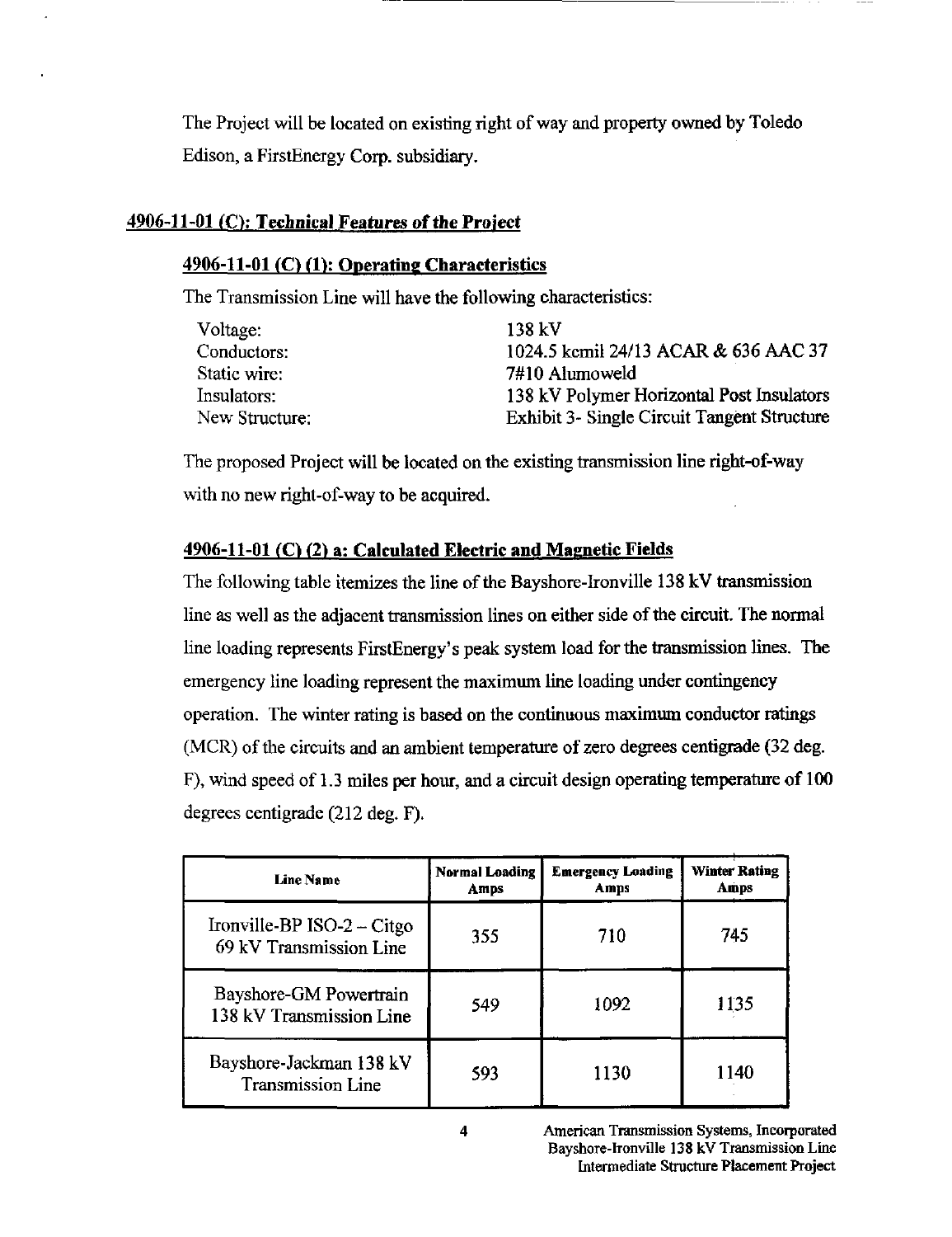| Bayshore-Jeep 138 kV<br><b>Transmission Line</b>      | 799 | 1266 | 1493 |
|-------------------------------------------------------|-----|------|------|
| Bayshore Ironville 138 kV<br><b>Transmission Line</b> | 695 | 1195 | 1058 |
| Bayshore-Frey 138 kV<br><b>Transmission Line</b>      | 399 | 602  | 1140 |
| Bayshore-Oregon 138 kV<br><b>Transmission Line</b>    | 455 | 645  | 1416 |
| Bayshore-Monroe 345 kV<br><b>Transmission Line</b>    | 377 | 727  | 2831 |
| Bayshore-Fostoria 345 kV<br><b>Transmission Line</b>  | 242 | 521  | 2831 |

The following EMF calculations were performed using the EPRI EXPOCALC program software. This program software assumes the input transmission line configuration is located on flat terrain. Also, a balanced, three-phase circuit loading is assumed for the transmission circuit.

| <b>EMF CALCULATIONS</b>     |                                | <b>Electric Field</b><br>kV/meter | <b>Magnet Field</b><br>mGauss |
|-----------------------------|--------------------------------|-----------------------------------|-------------------------------|
| Normal                      | <b>Under Lowest Conductors</b> | 0.76                              | 35                            |
| Loading                     | At Right-of-Way Edges          | 0.08/1                            | 4/6                           |
| <b>Emergency</b><br>Loading | <b>Under Lowest Conductors</b> | 0.76                              | 52.5                          |
|                             | At Right-of-Way Edges          | 0.08/1                            | 5.5/14                        |
| <b>Winter</b><br>Rating     | <b>Under Lowest Conductors</b> | 0.76                              | 85                            |
|                             | At Right-of-Way Edges          | 0.08/1                            | 25/10.4                       |

### 4906-11-01 (C) (2) b: EMF Discussion

Background Information

Electric and magnetic fields (EMFs) are naturally occurring in the environment and can be found in the Earth's interior and in the human body. EMFs are generated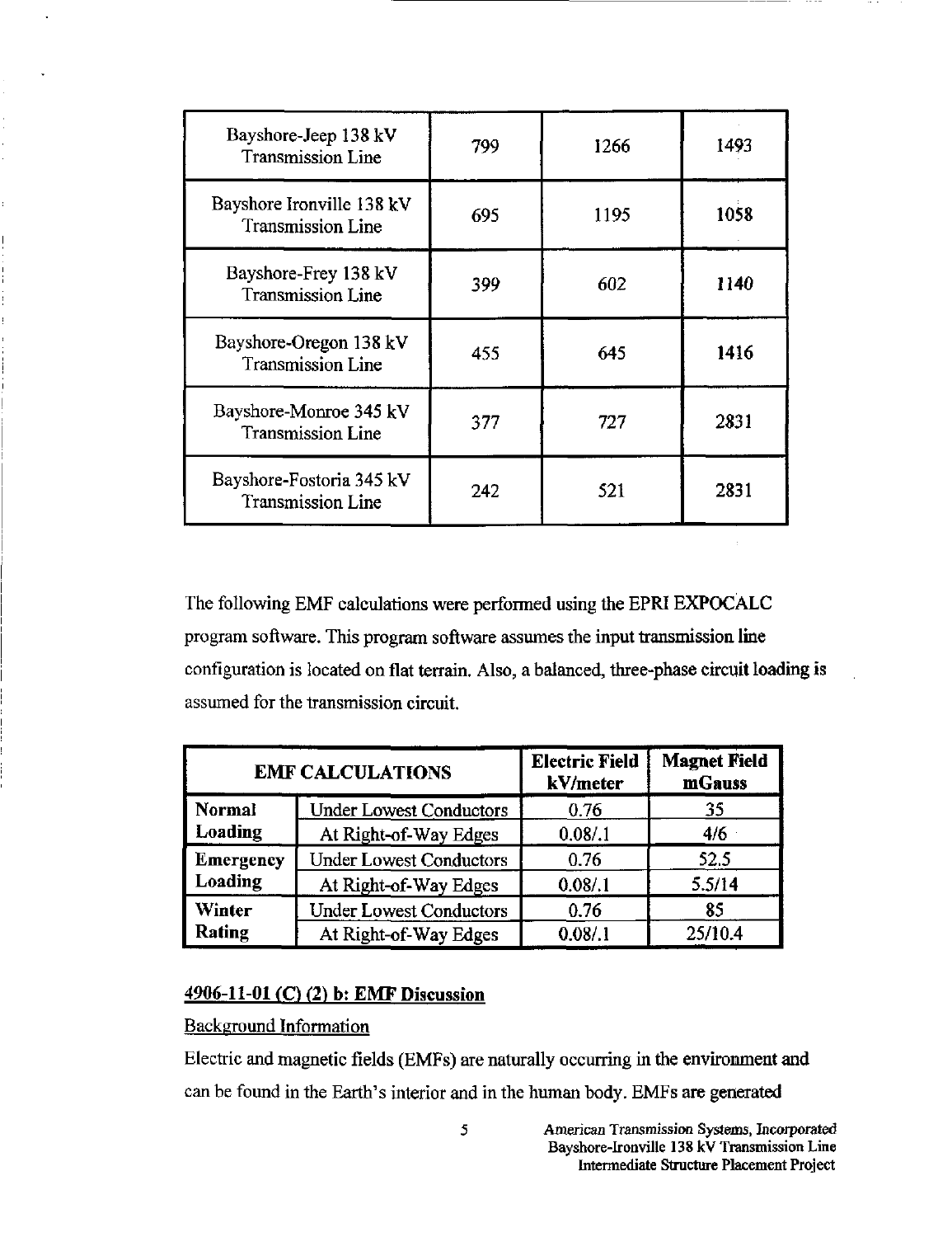essentially anywhere where there is a flow of electricity, including electrieal appliances and power equipment. Electric fields are associated with the voltage of the source; magnetic fields are associated with the flow of current in a wire. The strength of these fields decreases rapidly with distance from the source. EMFs associated with electricity use are not disruptive to cells like x-rays or ultraviolet rays from the sun. EMF fields are thought to be too weak to break molecules or chemical bonds in cells. Scientists have conducted extensive research over the past two decades to determine whether EMFs are associated with adverse health effects, and although the research and debate of this issue continues, at this time there is no firm basis to conclude that EMFs cause adverse health effects. A number of independent scientific panels have reviewed the research and have stated that there is no basis to conclude that EMFs cause adverse health effects nor has it been shown that levels in everyday life are harmful.

#### Recent Developments

As a part of the National Energy Policy Act of 1992, the Electric and Magnetic Fields Research and Public Information Dissemination (EMF RAPID) program was initiated within the five-year effort under the National EMF Research Program. The culmination of this five-year effort resulted in a final RAPID Working Group report, which was released for public review in August 1998. The Director of the National Institutes of Environmental Health Sciences (NIEHS) then prepared a final report to Congress after receiving public comments. The NIEHS' Director's final report, released to Congress on May 4, 1999, concluded that extremely low frequency electric and magnetic fields (ELF-EMF) exposure cannot be recognized at this time as entirely safe because of weak scientific evidence that exposure may pose a leukemia hazard. The Director further stated that the conclusion of this report is insufficient to warrant aggressive regulatory concern.

### Sources for Additional Information

The following websites sponsored by federal agencies or other organizations provide additional information on EMF: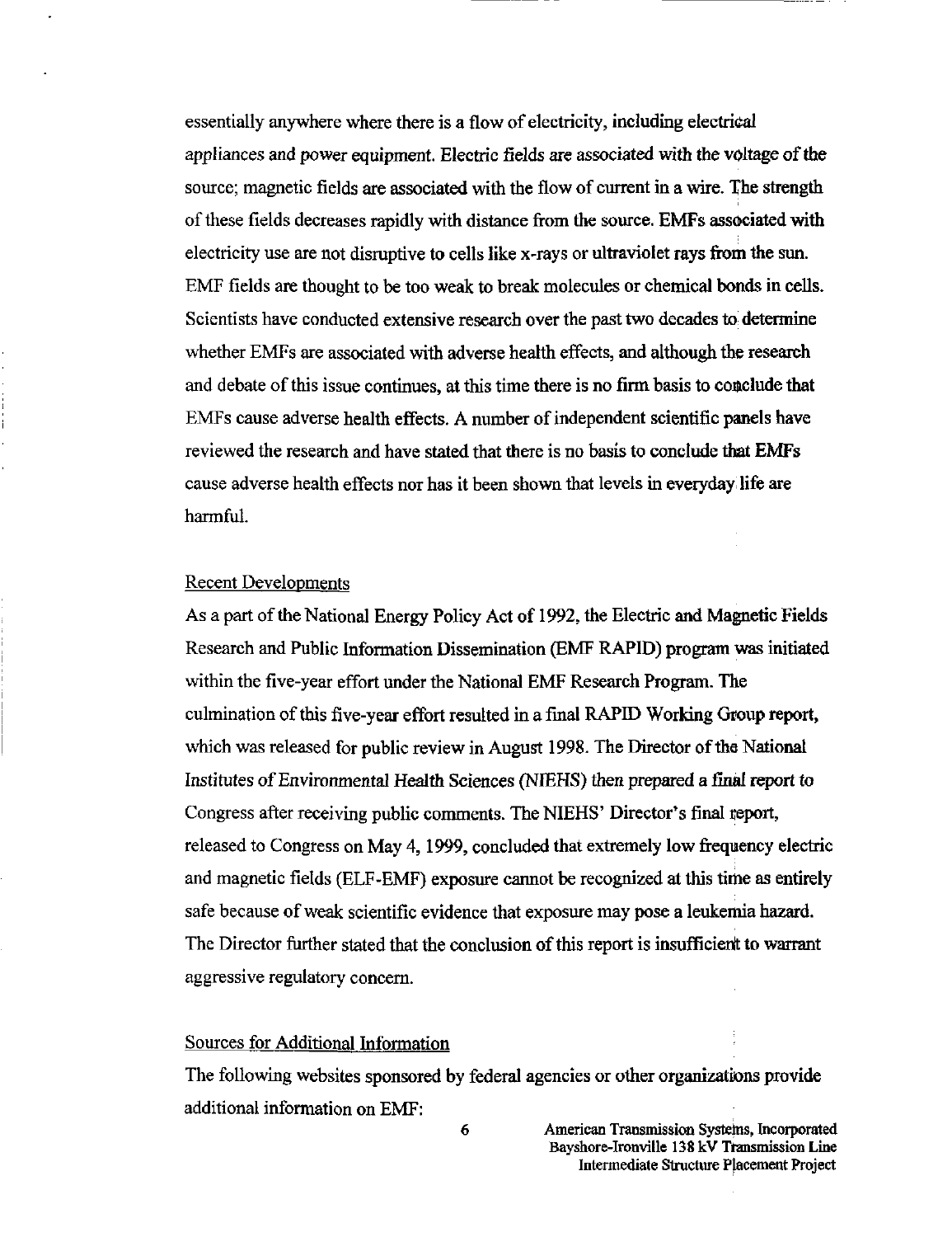- Centers for Disease Control/National Institute for Occupational Safety and Health: <http://www.cdc.gov/niosh/topics/emf/>
- National Institute of Environmental Health Sciences (NIEHS) EMF Rapid Program: <http://www.niehs.nih.gov/health/topics/agents/emfy>

### 4906-11-01 (C) (3): Estimated Costs

The following are the estimated capital costs by FERC Accounts for the proposed project:

| Account |                                    | Cost |          |
|---------|------------------------------------|------|----------|
|         | 350 Land Rights, Engineering, etc. |      | 17,500   |
|         | 355 Poles and Fixtures             |      | 3,000    |
|         | 356 Overhead Conductors & Devices  |      | 2.000    |
|         | Total                              |      | \$22,500 |

### 4906-11-01 D: Socioeconomic Data

### $4906-11-01$  (D) (1): Land Use

The proposed project is located in the City of Oregon, Lucas County, Ohio. Land use in the area is dominated by agricultural production.

### 4906-11-01 (D) (2): Agricultural Land

Agricultural land use exists throughout the area of the project. Because overhead electric transmission lines largely pass above agricultural land use, they are generally compatible with agricultural land use. No significant changes or impacts to the agricultural land use are anticipated.

### 4906-11-01 (D) (3): Archaeological or Cultural Resources

The existing transmission line is located in an existing transmission line corridor in close proximity to preexisting transmission line structures. Given the nature of the project, it is unlikely that any archaeological or cultural resources would be disturbed by the limited nature of reconductoring the transmission line.

> American Transmission Systeins, Incorporated Bayshore-lronville 138 kV Transmission Line intermediate Stmcture Placement Project

7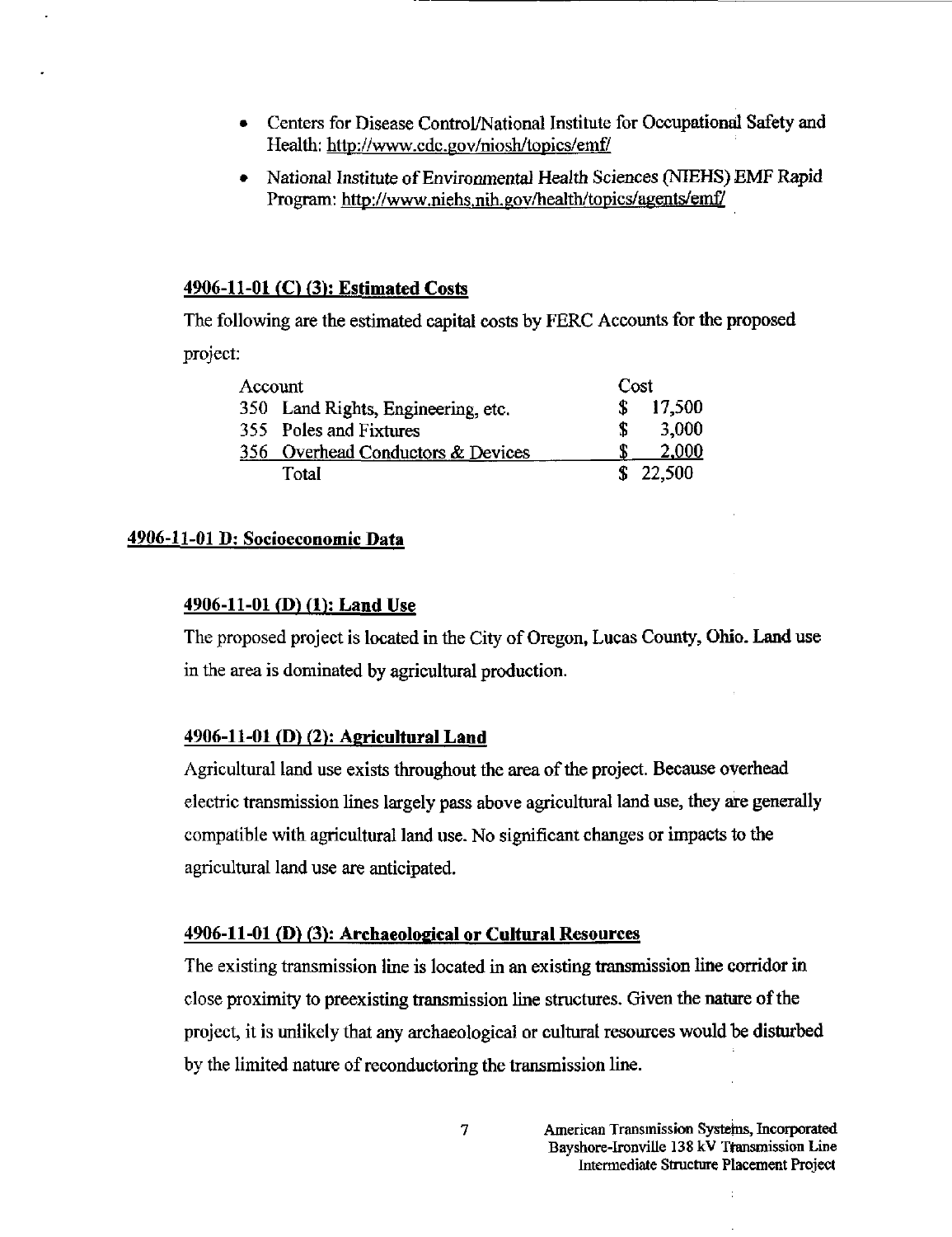As part of ATSI's investigation of the project site, a search of the Ohio Historic Preservation Office (OHPO) National Register of Historic Places on-line database was conducted and did not identify the existence of any historic sites within the project area. The OHPO database includes all Ohio listings on the National Register of Historic Places, including districts, sites, buildings, stmctures, and objects that are significant in American history, architecture, archeology, engineering, and culture.

### 4906-11-01 (D^ (4^ a: Documentation of Letter of Notification Transmittal

This Letter of Notification is being provided concurrently to the following officials of the City of Oregon, Lucas County, Ohio.

### **City of Oregon**

The Honorable Mike Seferian Mayor, City of Oregon 5330 Seaman Road Oregon, Ohio 43616

Mr. Clint Wasserman President, City of Oregon City Council 5330 Seaman Road Oregon, Ohio 43616

Ms. Tina M. Evans Clerk of Council, City of Oregon City Council 5330 Seaman Road Oregon, Ohio 43616

#### **Lucas County**

The Honorable Tina Skeldon Wozniak Lucas County Commissioner One Government Center Ste 800 Toledo, Ohio 43604

The Honorable Pete Gerken Lucas County Commissioner One Government Center Ste 800 Toledo, Ohio 43604

Mr. Rodney Schultz, P.E. Deputy City Engineer, City of Oregon 5330 Seaman Road Oregon, Ohio 43616

Mr. Paul Roman Public Service Director, City of Oregon 5330 Seaman Road Oregon, Ohio 43616

Mr. Michael Beazley City Administrator, City of Oregon 5330 Seaman Road Oregon, Ohio 43616

The Honorable Ben Konop Lucas County Commissioner. One Government Center Ste 800 Toledo, Ohio 43604

Mr. Keith G. Eariey, P.E., P.S. Lucas County Engineer One Government Center Ste 800 Toledo, Ohio 43604

8

American Transmission Systems, Incorporated Bayshore-Ironville 138 kV Transmission Line Intermediate Structure Placement Project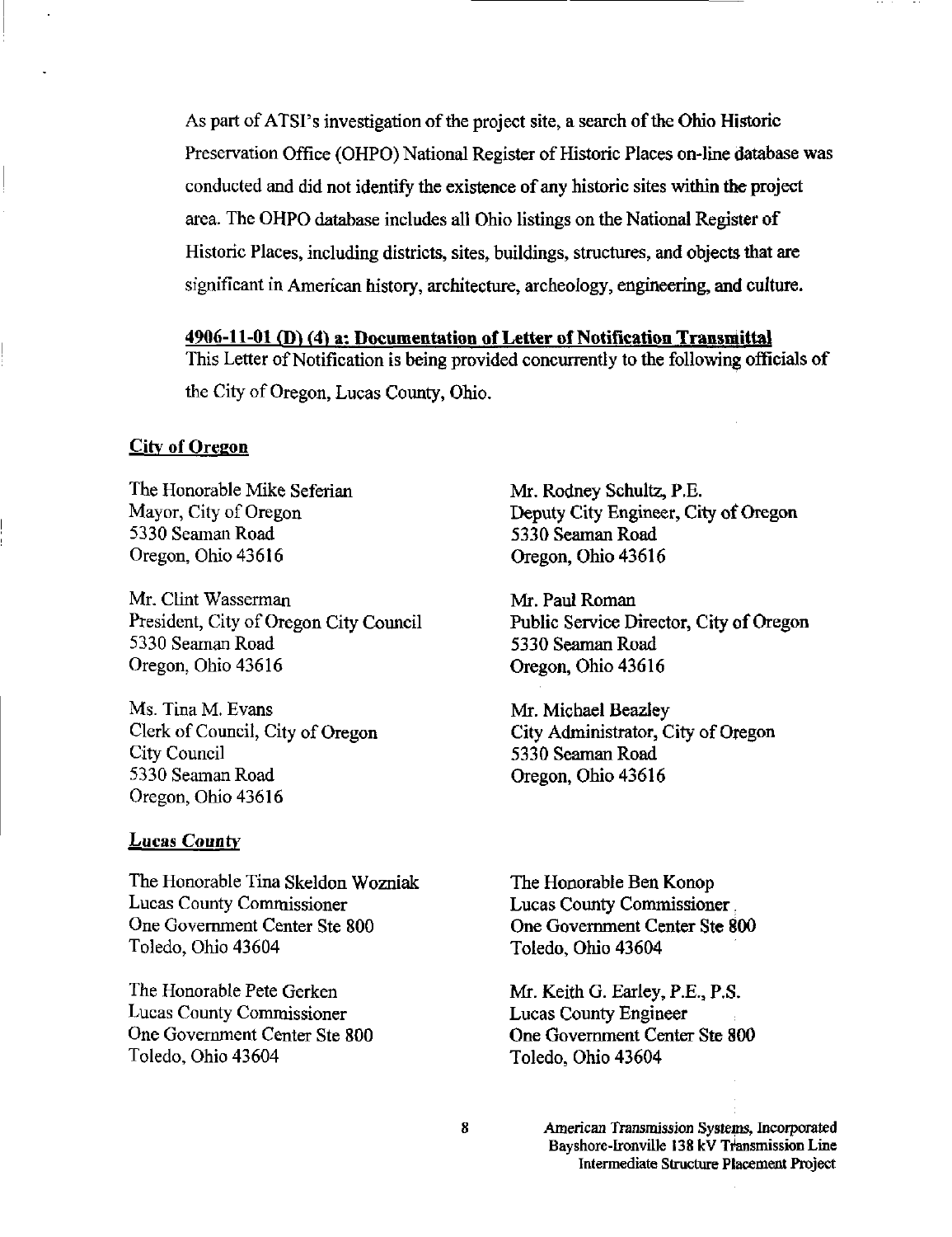Copies of the transmittal letters to these officials have been included with the transmittal letter submitting this Letter of Notification to the Ohio Power Siting Board.

#### $4906-11-01$  (D) (4) b: Public Information Program

Toledo Edison's manager of External Affairs will advise local officials of features and the status of the proposed Transmission Line Project as necessary.

### $4906-11-01$  (D) 5: Current or Pending Litigation

There is no known current or pending litigation involving this project.

#### 4906-11-01 (D) 6: Local, State, and Federal Requirements

There are no other known local, state, or federal requirements that must be met prior to commencement of construction on the proposed transmission line project.

#### 4906-11-01 (E>: Environmental Data

#### 4906-11-01 (E) (1): Endangered. Threatened, and Rare Species Investigation

As part of our investigation, a request was submitted to the Ohio Department of Natural Resources (ODNR) on October 5,2010 to research the presence of any endangered, threatened, or rare species within the project area. The ODNR's October 7,2010 response, attached as Exhibit No. 4, indicated that they have a record for the Blanding Turtle within one mile of the identified project area. The ODNR requested that an evaluation of the area, and if need be, a survey for the Blanding Turtle in the project area. This survey is planned to be conducted prior to starting constmction of the project. A report of the study will be sent separately upon completion to the Ohio Power Siting Board.

#### $4906-11-01$  (E) (2): Areas of Ecological Concern

The new transmission line structures are located in an existing transmission line corridor in close proximity to existing transmission line stmctures. Given the nature of the project, and its close proximity to existing similar constmction, it is unlikely that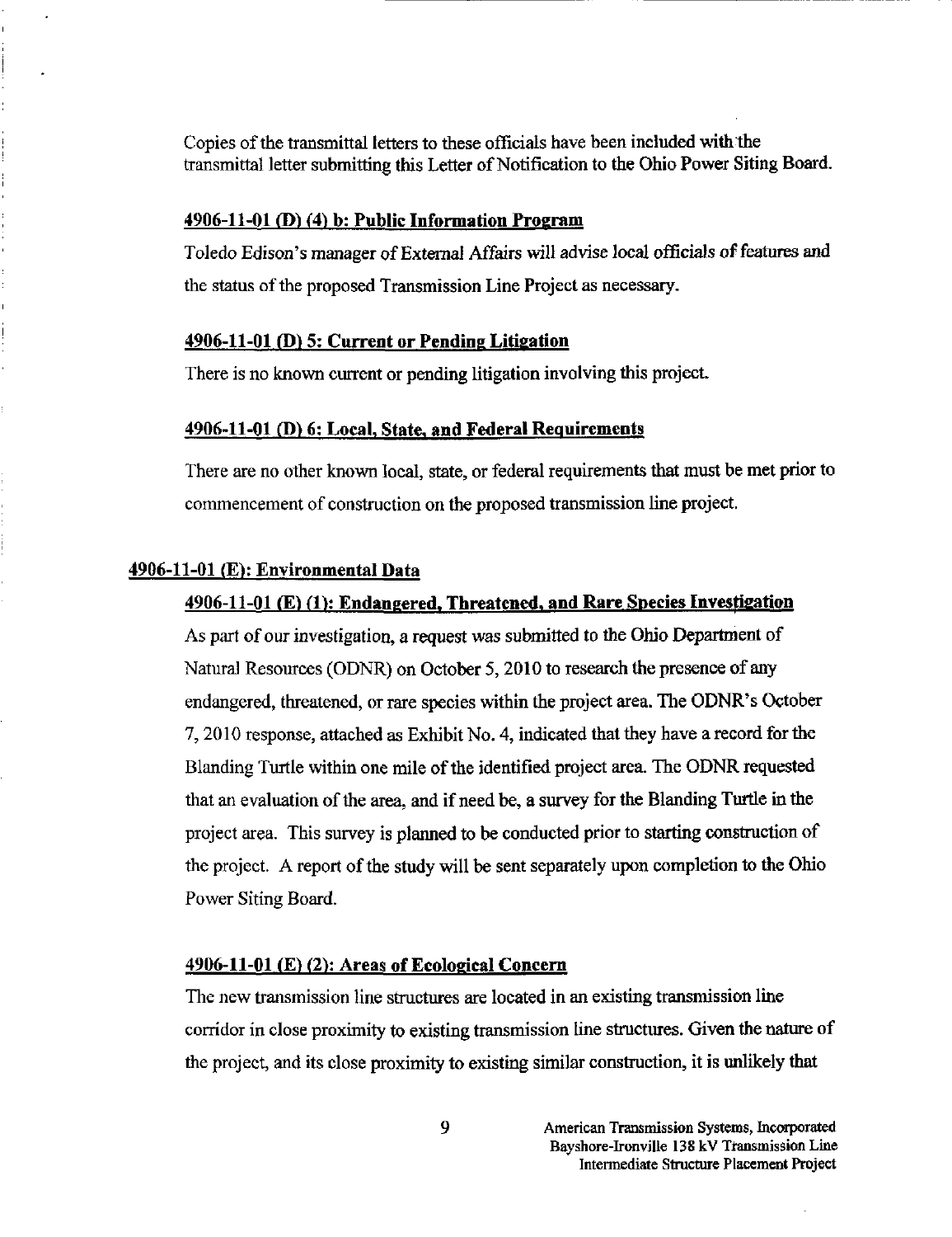any archaeological or cultural resources would be disturbed by the limited nature of installing the new stmctures.

### $4906-11-01$  (E) (3): Additional Information

Construction and operation of the proposed Project will be in accordance with the requirements specified in the latest revision of the NESC as adopted by the PUCO and all applicable safety standards established by OSHA.

 $\sim$ 

 $\mathcal{L}^{\mathcal{L}}$ 

 $\sim$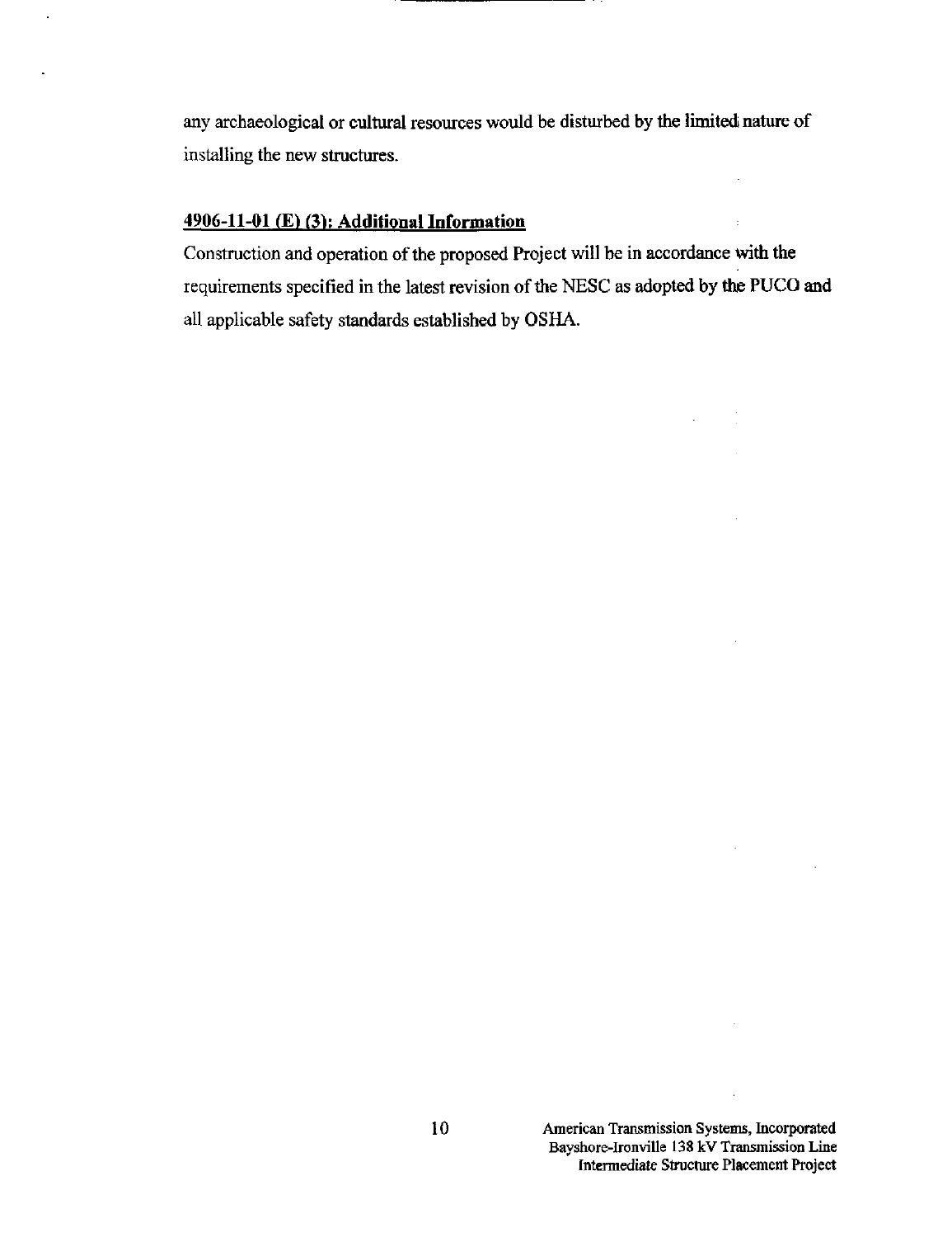

www.delorme.com

 $1" = 2,000.0 \text{ ft}$ Data Zoom 13-0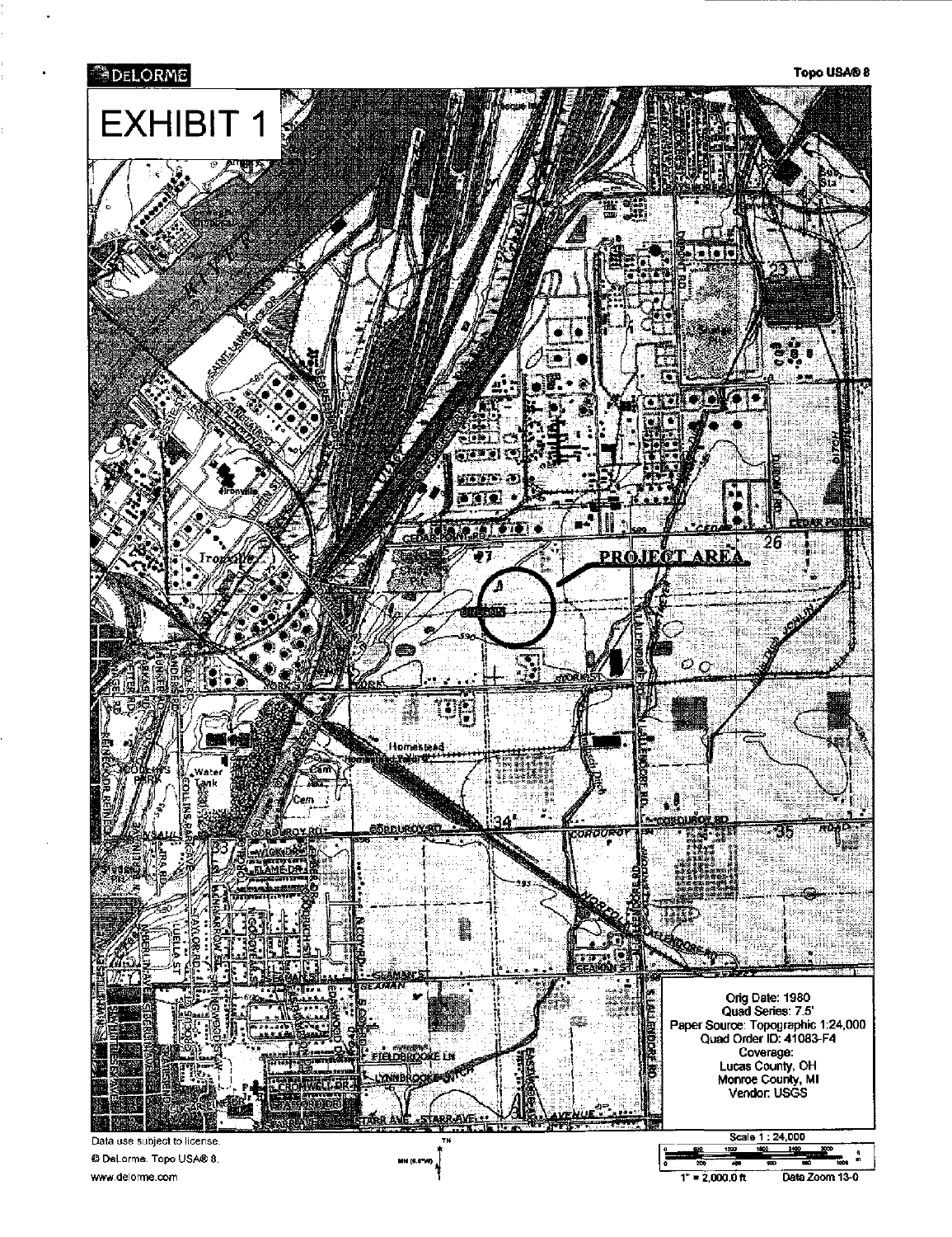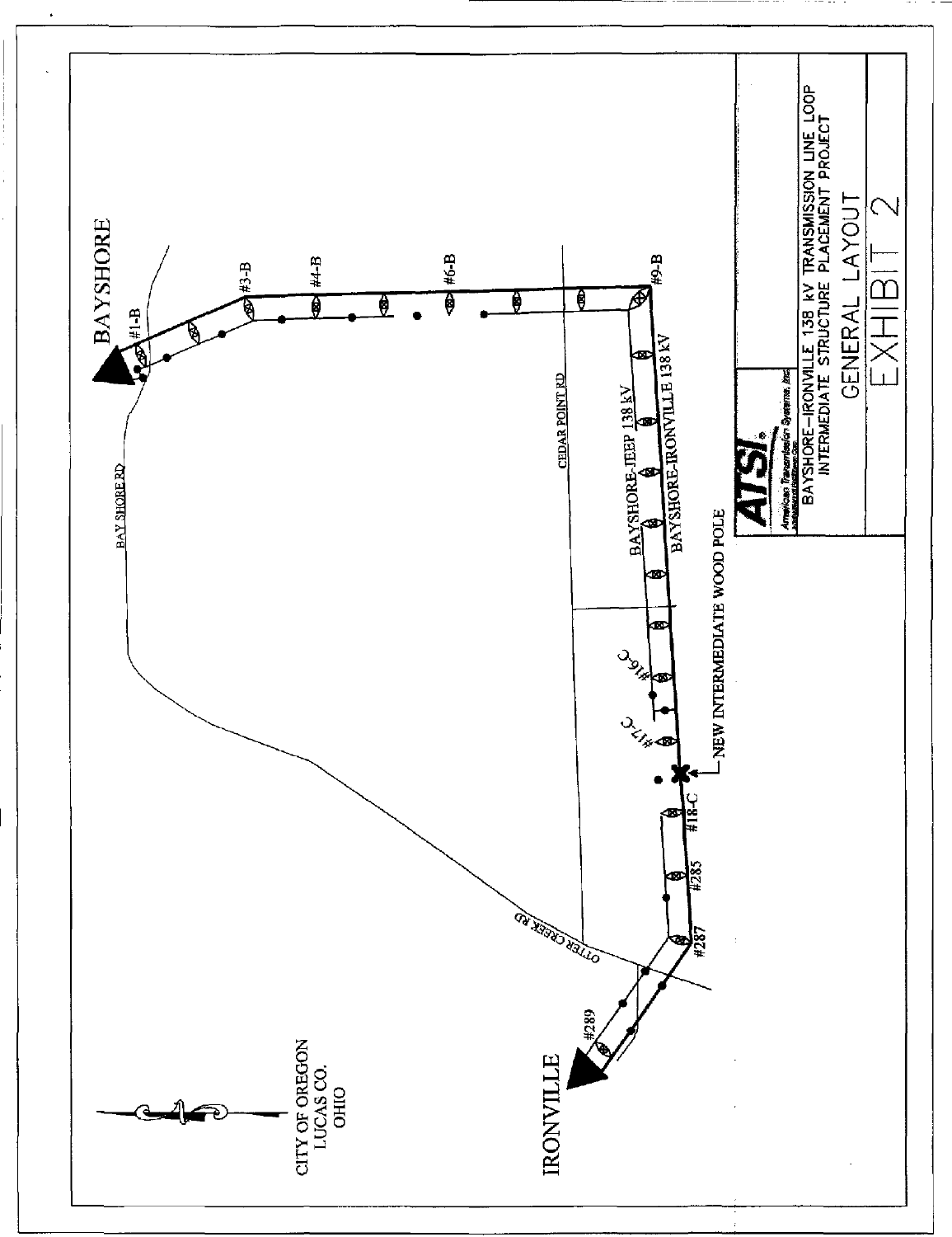